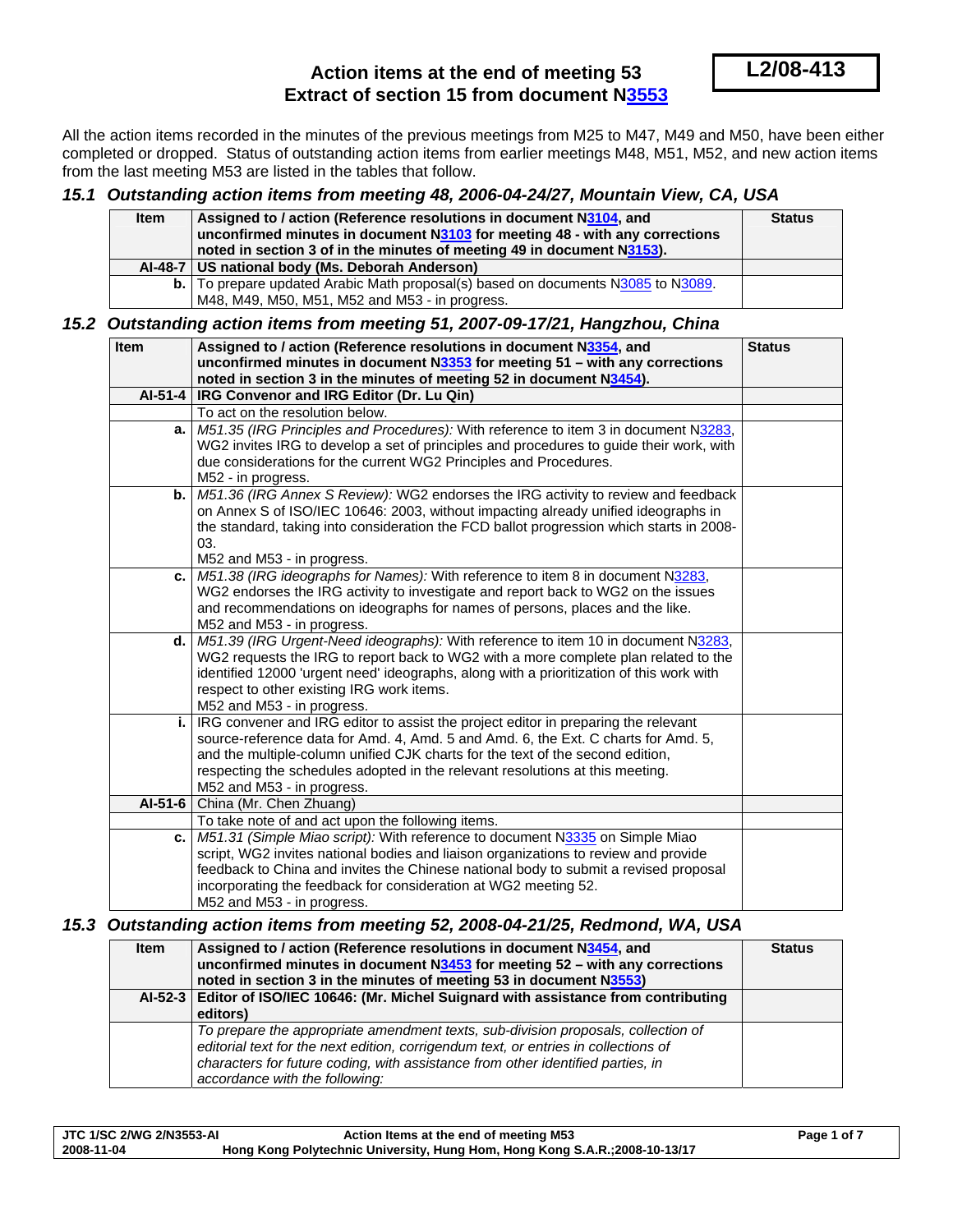|           | v.   M52.24 (FCD of next edition): WG2 instructs its project editor to prepare a working |  |
|-----------|------------------------------------------------------------------------------------------|--|
|           | draft of the text for the next edition of the standard updated to include the text of    |  |
|           | Amendment 6 for review at WG2 meeting M53.                                               |  |
|           | The new schedule is WD 2008-09, FCD: 2008-11 and FDIS: 2009-06.                          |  |
|           | M53 - in progress.                                                                       |  |
| AI-52-4   | IRG Convenor and IRG Editor (Dr. Lu Qin)                                                 |  |
|           | To take note of and act upon the following items:                                        |  |
| a.        | M52.26 (Multiple-column format for Ideograph charts): WG2 accepts the dense              |  |
|           | formats for multiple columns as described in document N3408 as follows:                  |  |
|           | Format from page 5 for the main CJK Unified Ideographs block                             |  |
|           | From page 6 for CJK Extension A block<br>$\bullet$                                       |  |
|           | From page 7 for CJK Extension B and Extension C block.                                   |  |
|           | WG2 further requests IRG to use these formats in preparing the multiple-column           |  |
|           | formats in cooperation with the project editor with possible updates if necessary.       |  |
|           | M53 - in progress.                                                                       |  |
| b. I      | M52.27 (IRG matters): WG2 requests IRG                                                   |  |
|           | a) to prepare and present plans for their work on 'Annex S revision' and                 |  |
|           | 'IRG Principles and Procedures'                                                          |  |
|           | to study and report on the request regarding Ideographic Description<br>b)               |  |
|           | Sequences (IDS) from document N3459 (Unicode Liaison Report)                             |  |
|           | towards inclusion in the standard                                                        |  |
|           | to review and report on request for HKSCS extensions in document<br>C)                   |  |
|           | N3445                                                                                    |  |
|           | for consideration at WG2 meeting 53.                                                     |  |
|           | $M53 - in progress.$                                                                     |  |
| c.        | To investigate and report on the availability of outline fonts for producing the CJK     |  |
|           | multiple-column charts - including CJK Ext. C.<br>M53 - in progress.                     |  |
|           | AI-52-7   Ireland (Mr. Michael Everson)                                                  |  |
|           | To take note of and act upon the following items.                                        |  |
| a.        | M52.5 (Principles for Dandas): WG2 adopts the principles guiding the encoding of         |  |
|           | Dandas in Brahmic scripts from document N3457, and instructs its ad hoc group on         |  |
|           | P&P to incorporate these into its document on Principles and Procedures (along with      |  |
|           | the additions from resolution M52.4 above). WG2 further invites the Irish national body  |  |
|           | to investigate and report on the current practice on use of currently encoded Dandas in  |  |
|           | relevant scripts towards finalizing the list of scripts and their corresponding Dandas.  |  |
|           | M53 - in progress.                                                                       |  |
| $AI-52-8$ | Korea (Republic of) (Prof. Kyongsok Kim)                                                 |  |
|           | To take note of and act upon the following items.                                        |  |
|           | a. To prepare a contribution elaborating on the differences between Unicode and          |  |
|           | ISO/IEC 10646 reported in document N3422, and to gather and report on feedback on        |  |
|           | this document from national bodies and liaison organizations                             |  |
|           | $M53 - in progress.$                                                                     |  |

# *15.4 New action items from meeting 53, 2008-10-13/17, Hong Kong SAR*

| <b>Item</b> | Assigned to / action (Reference resolutions in document N3454, and<br>unconfirmed minutes in document N3453 for meeting 52, this document you are<br>reading).                                                                                                                                                                                                                    | <b>Status</b>                        |
|-------------|-----------------------------------------------------------------------------------------------------------------------------------------------------------------------------------------------------------------------------------------------------------------------------------------------------------------------------------------------------------------------------------|--------------------------------------|
|             | Al-53-1 Recording Secretary - Dr. V.S. UMAmaheswaran                                                                                                                                                                                                                                                                                                                              |                                      |
|             | a. To finalize the document N3554 containing the adopted meeting resolutions and send<br>it to the convener as soon as possible.                                                                                                                                                                                                                                                  | Completed:<br>see document<br>N3554. |
|             | <b>b.</b> To finalize the document N3553 containing the unconfirmed meeting minutes and send<br>it to the convener as soon as possible.                                                                                                                                                                                                                                           | Completed;<br>see document<br>N3553. |
|             | Al-53-2   Convener - Mr. Mike Ksar                                                                                                                                                                                                                                                                                                                                                |                                      |
|             | To take note of and act upon the following items.                                                                                                                                                                                                                                                                                                                                 |                                      |
|             | a. M53.29 (Roadmap snapshot): WG2 instructs its convener to post the updated<br>snapshot of the roadmaps (in document N3518) to the WG2 web site and<br>communicate the same to SC2 secretariat. The roadmap ad hoc is to remove Old<br>Hanzi, and add Bronze (about 4000) and Small Seal (about 10000) in the Tertiary<br>Ideographic Plane for the next version of the roadmap. | Completed:<br>see document<br>N3518. |
|             | <b>b.</b> To add to the agenda proposals carried over from meeting 53 (see action item Al-53-<br>11-h on all national bodies later in this table).                                                                                                                                                                                                                                | Completed.                           |

| JTC 1/SC 2/WG 2/N3553-AI | Action Items at the end of meeting M53                                     | Page 2 of 7 |
|--------------------------|----------------------------------------------------------------------------|-------------|
| 2008-11-04               | Hong Kong Polytechnic University, Hung Hom, Hong Kong S.A.R.;2008-10-13/17 |             |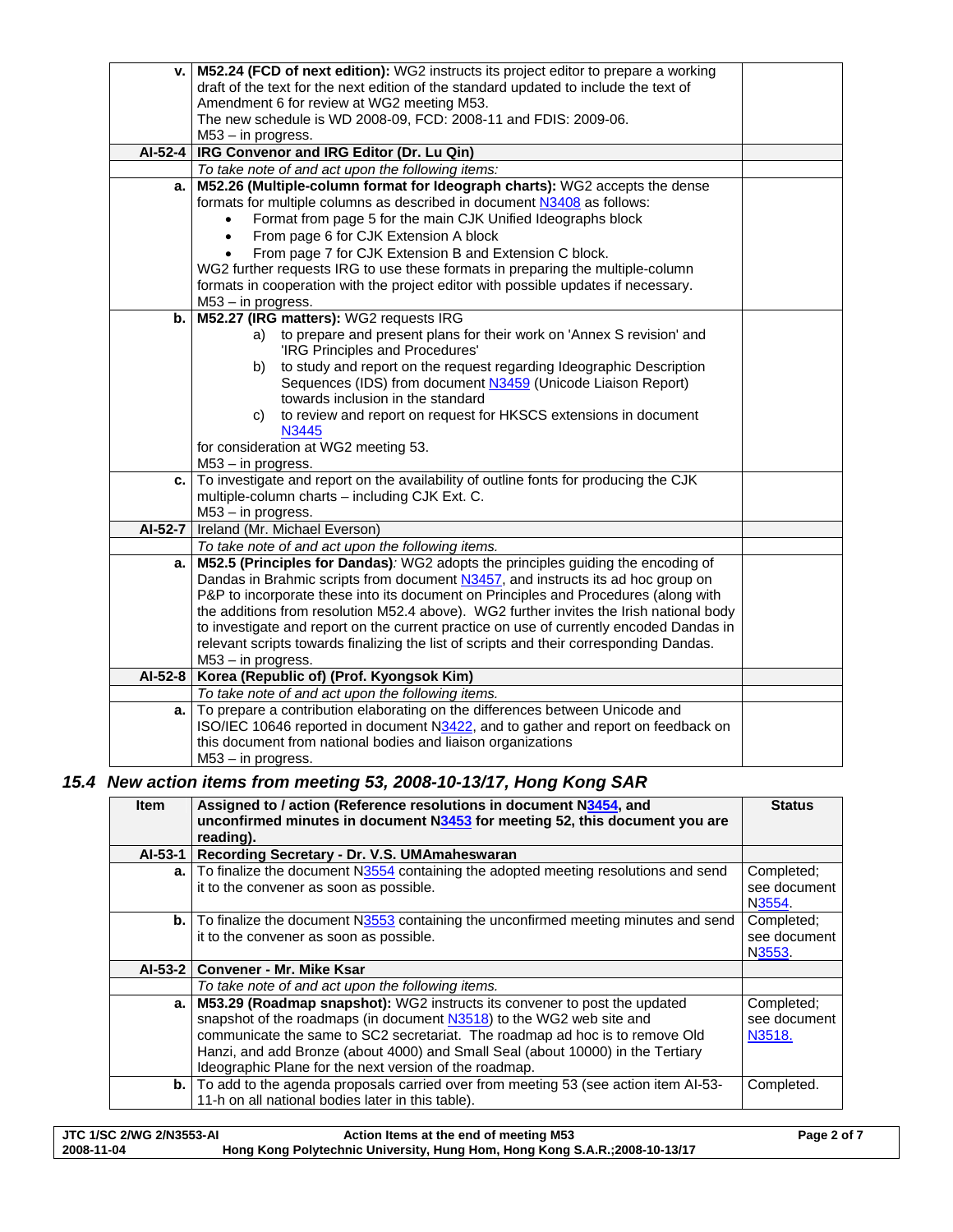|    | Al-53-3 Editor of ISO/IEC 10646: (Mr. Michel Suignard with assistance from contributing<br>editors) |  |
|----|-----------------------------------------------------------------------------------------------------|--|
|    | To prepare the appropriate amendment texts, sub-division proposals, collection of                   |  |
|    | editorial text for the next edition, corrigendum text, or entries in collections of                 |  |
|    | characters for future coding, with assistance from other identified parties, in                     |  |
|    | accordance with the following:                                                                      |  |
| a. | M53.01 (Nushu script): WG2 resolves to remove the Nushu script currently encoded                    |  |
|    | in Amendment 6.2 for further study. Chinese national body is invited to provide a                   |  |
|    | revised contribution including considerations for Nushu related comments in the draft               |  |
|    | disposition of PDAM 6.2 ballot comments in document N3516.                                          |  |
| b. | M53.02 (Meetei Mayek script): WG2 resolves to remove the current encoding of                        |  |
|    | Meetei Mayek script and replace it as follows:                                                      |  |
|    | Remove the current Meetei Mayek block 1C80 to 1CCF and its contents.<br>a.                          |  |
|    | Create a new block ABC0 to ABFF named Meetei Mayek and populate it with a<br>b.                     |  |
|    | subset of 55 Meetei Mayek characters, and an additional character MEETEI                            |  |
|    | MAYEK I LONSUM, for a total of 56 characters in code positions ABC0 to ABED                         |  |
|    | and ABF0 to ABF9 (with glyphs, names and code positions shown in document<br>N3473), and,           |  |
|    | Relegate the remaining subset of 23 (historical) Meetei Mayek characters (listed in                 |  |
|    | C.<br>document N3478) for further study.                                                            |  |
| c. | M53.03 (Vedic extensions): WG2 accepts the following changes in encoding of Vedic                   |  |
|    | extensions in Amendment 6:                                                                          |  |
|    | Add the following 9 characters with glyphs as shown in document N3488<br>a.                         |  |
|    | 094E DEVANAGARI VOWEL SIGN PRISHTHAMATRA E                                                          |  |
|    | 1CD4 VEDIC SIGN YAJURVEDIC KASHMIRI SVARITA                                                         |  |
|    | 1CE9 VEDIC SIGN ANUSVARA ANTARGOMUKHA                                                               |  |
|    | 1CEA VEDIC SIGN ANUSVARA BAHIRGOMUKHA                                                               |  |
|    | 1CEB VEDIC SIGN ANUSVARA VAMAGOMUKHA                                                                |  |
|    | 1CEC VEDIC SIGN ANUSVARA VAMAGOMUKHA WITH TAIL                                                      |  |
|    | 1CF1 VEDIC SIGN ANUSVARA UBHAYATO MUKHA                                                             |  |
|    | A8F9 DEVANAGARI GAP FILLER                                                                          |  |
|    | A8FB DEVANAGARI HEADSTROKE                                                                          |  |
|    | The following characters are moved:<br>b.                                                           |  |
|    | 0973 DEVANAGARI SIGN PUSHPIKA in Devanagari block is moved to                                       |  |
|    | A8F8 in Devanagari Extended block                                                                   |  |
|    | 0974 DEVANAGARI CARET in Devanagari block is moved to A8FA in                                       |  |
|    | Devanagari Extended block                                                                           |  |
|    | 1CF1 VEDIC SIGN ARDHAVISARGA is moved to 1CF2 in the Vedic<br>Extension block.                      |  |
| d. | M53.04 (Myanmar Extended-A for Khamti Shan): WG2 accepts the 13 additions, 12                       |  |
|    | moves without renaming, and 2 moves with renaming, of currently encoded characters                  |  |
|    | in Myanmar Extended-A block (detailed in the US ballot comment T.4 in document                      |  |
|    | N3542), with the glyphs and rearranged charts as shown in document N3492.                           |  |
| е. | M53.05 (Old South Arabian): WG2 accepts the renaming of all the Old South Arabian                   |  |
|    | characters using the North Western Semitic names, showing the Arabic-based names                    |  |
|    | as aliases, and moving the Latin transliterations as annotations - as shown in                      |  |
|    | disposition of comments for Ireland T10 in document N3542.                                          |  |
|    | f.   M53.06 (Kaithi punctuation marks): WG2 accepts the addition of the following Kaithi            |  |
|    | characters with their glyphs as shown in document N3546:                                            |  |
|    | 110BD KAITHI NUMBER SIGN                                                                            |  |
|    | 110C0 KAITHI DANDA                                                                                  |  |
|    | 110C1 KAITHI DOUBLE DANDA                                                                           |  |
| g. | M53.07 (Additions from HKSCS): WG2 accepts to encode 5 ideographs from post                         |  |
|    | HKSCS-2004 at positions 9FC7: H-87C2, 9FC8: H-87D2, 9FC9: H-87D6, 9FCA: H-                          |  |
|    | 87DA and 9FCB: H-87DF in the existing CJK Unified Ideographs block, with their                      |  |
|    | glyphs, and source references from document N3513.                                                  |  |
| h. | M53.08 (Soccer ball symbol): WG2 accepts to:                                                        |  |
|    | move characters at 26BD and 26BE down by one position to 26BE<br>a.                                 |  |
|    | and 26BF respectively, and                                                                          |  |
|    | to encode 26BD SOCCER BALL with its glyph from document N3514.<br>b.                                |  |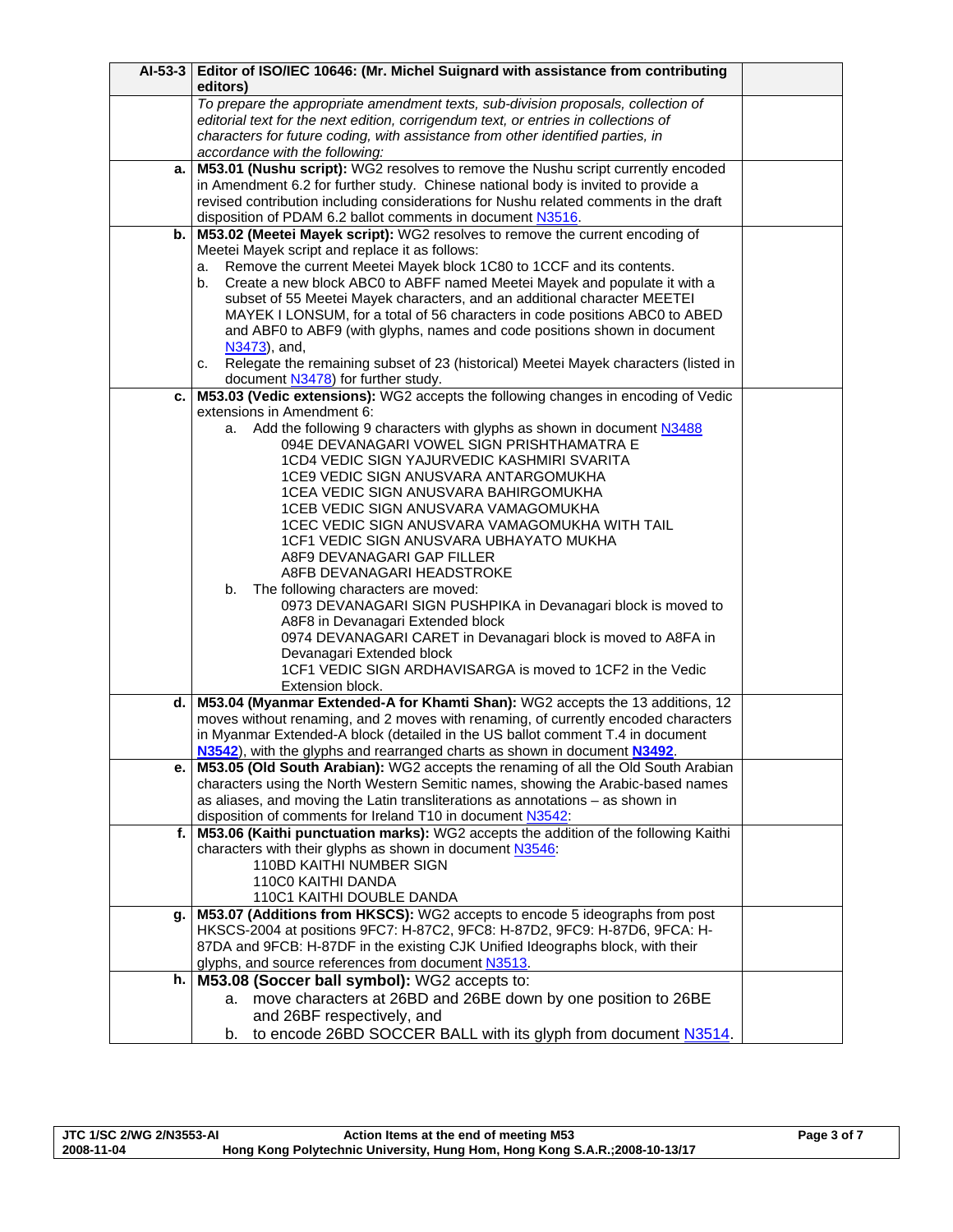| i. I | M53.09 (Old Turkic): WG2 accepts the following changes to Old Turkic encoding:                                                            |  |
|------|-------------------------------------------------------------------------------------------------------------------------------------------|--|
|      | Insert a new character and move down the rest by one:<br>a.                                                                               |  |
|      | 10C1C - OLD TURKIC LETTER ORKHON OEK                                                                                                      |  |
|      | Rename (the moved) OLD TURKIC LETTER ORKHON OK to<br>b.                                                                                   |  |
|      | 10C1D - OLD TURKIC LETTER YENISEI OEK                                                                                                     |  |
|      | Rename (the moved) OLD TURKIC LETTER YENISEI ENG to<br>c.                                                                                 |  |
|      | 10C2E - OLD TURKIC LETTER YENISEI AENG                                                                                                    |  |
|      | Insert a new character moving the rest down by one<br>d.                                                                                  |  |
|      | 10C27 - OLD TURKIC LETTER YENISEI ENT                                                                                                     |  |
|      | with the glyphs and rearranged charts as shown in document N3546.                                                                         |  |
| j.   | M53.10 (Tangut): WG2 accepts the ad hoc report on Tangut in document N3541, and                                                           |  |
|      | resolves to remove encoding of Tangut from Amendment 6<br>a.                                                                              |  |
|      | to add it to Amendment 7 (to be started at this meeting), and<br>b.                                                                       |  |
|      | invites experts from the national bodies of China, Ireland, UK, USA and any<br>C.                                                         |  |
|      | other interested experts to work together and propose a documented common                                                                 |  |
|      | position on Tangut for the next WG2 meeting.                                                                                              |  |
| k.   | M53.11 (Cyrillic letters for Abkhazian): WG2 accepts to encode the two characters:                                                        |  |
|      | 0524 CYRILLIC CAPITAL LETTER PE WITH DESCENDER                                                                                            |  |
|      | 0525 CYRILLIC SMALL LETTER PE WITH DESCENDER                                                                                              |  |
|      | in the Cyrillic Supplement block with their glyphs from document N3435.                                                                   |  |
| ı.   | M53.12 (Tai Lue): WG2 accepts to encode the two characters:                                                                               |  |
|      | 19AA NEW TAI LUE LETTER HIGH SUA                                                                                                          |  |
|      | 19AB NEW TAI LUE LETTER LOW SUA                                                                                                           |  |
|      | with their glyphs as shown in document N3546.                                                                                             |  |
| m.   | M53.13 (Renaming of characters): WG2 accepts to rename:<br>Several symbols as detailed in document N3542 for US comment T.6.<br>a.        |  |
|      | Four Tibetan characters as detailed in document N3542 for Irish comment T5.<br>b.                                                         |  |
| n.   | M53.14 (UCAS changes): WG2 accepts to change the encoding of UCAS in                                                                      |  |
|      | Amendment 6 as follows:                                                                                                                   |  |
|      | Create a new block named Unified Canadian Aboriginal Syllabics Extended in<br>a.                                                          |  |
|      | the range 18B0 to 18FF                                                                                                                    |  |
|      | Move the current 29 UCAS characters encoded in A9E0 to A9FC to the range<br>b.                                                            |  |
|      | 18E0 to 18FC.                                                                                                                             |  |
|      | Delete the block named Unified (corrected from United) Canadian Aboriginal<br>c.                                                          |  |
|      | Syllabics Extended-A in the range A9E0 to A9FF.                                                                                           |  |
|      | See document N3546.                                                                                                                       |  |
| o. l | M53.15 (Modern Bamum): WG2 accepts to encode in a new block named Bamum in                                                                |  |
|      | the range A6A0 to A6FF, and populate it with 88 characters with their code positions,                                                     |  |
|      | names and glyphs as shown in document N3522. WG2 notes that this script had                                                               |  |
|      | passed one round of balloting as part of Amd. 5 earlier, but was held back for further                                                    |  |
|      | input from the user community.                                                                                                            |  |
| p.   | M53.16 (Disposition of PDAM6.2 ballot comments): WG2 accepts the disposition of                                                           |  |
|      | ballot comments on PDAM6 in document N3542 and instructs its editor to prepare the                                                        |  |
|      | final text of Amendment 6 incorporating the dispositions, including all the changes and                                                   |  |
|      | additions accepted in resolutions M53.01 to M53.15 above.                                                                                 |  |
| q.   | M53.17 (Progression of Amendment 6):                                                                                                      |  |
|      | WG2 instructs its project editor to forward the final text of Amendment 6 along with the                                                  |  |
|      | disposition of comments document N3542 to the SC2 secretariat for an FPDAM ballot.                                                        |  |
|      | The final set of charts and names lists are in document N3546. The unchanged target<br>starting dates are FPDAM 2008-11 and FDAM 2009-06. |  |
| r.   | M53.18 (JIS X0213 named sequences): WG2 accepts to include in the standard the                                                            |  |
|      | 23 JIS X0213 named sequences proposed in document N3529, with the name RISING                                                             |  |
|      | SYMBOL replaced with MODIFIER LETTER EXTRA-LOW EXTRA-HIGH CONTOUR                                                                         |  |
|      | TONE BAR.                                                                                                                                 |  |
| s.   | M53.19 (Arabic pedagogical symbols): WG2 accepts to encode in the standard 16                                                             |  |
|      | Arabic pedagogical symbols (requested in document N3460) at code positions FBB2 to                                                        |  |
|      | FBC1 in the Arabic Presentation Forms-A block, with their glyphs, names and code                                                          |  |
|      | positions as shown in document N3547.                                                                                                     |  |
| t.   | M53.20 (Mandaic script): WG2 accepts to encode in the standard 29 characters (a                                                           |  |
|      | subset of the proposal in document N3485) in code positions 0840 to 085B and 085E                                                         |  |
|      | in a new block 0840 to 085F named Mandaic, with their names, code positions and                                                           |  |
|      | glyphs as shown in document N3547.                                                                                                        |  |

| <b>JTC 1/SC 2/WG 2/N3553-AI</b> | Action Items at the end of meeting M53                                     | Page 4 of 7 |
|---------------------------------|----------------------------------------------------------------------------|-------------|
| 2008-11-04                      | Hong Kong Polytechnic University, Hung Hom, Hong Kong S.A.R.;2008-10-13/17 |             |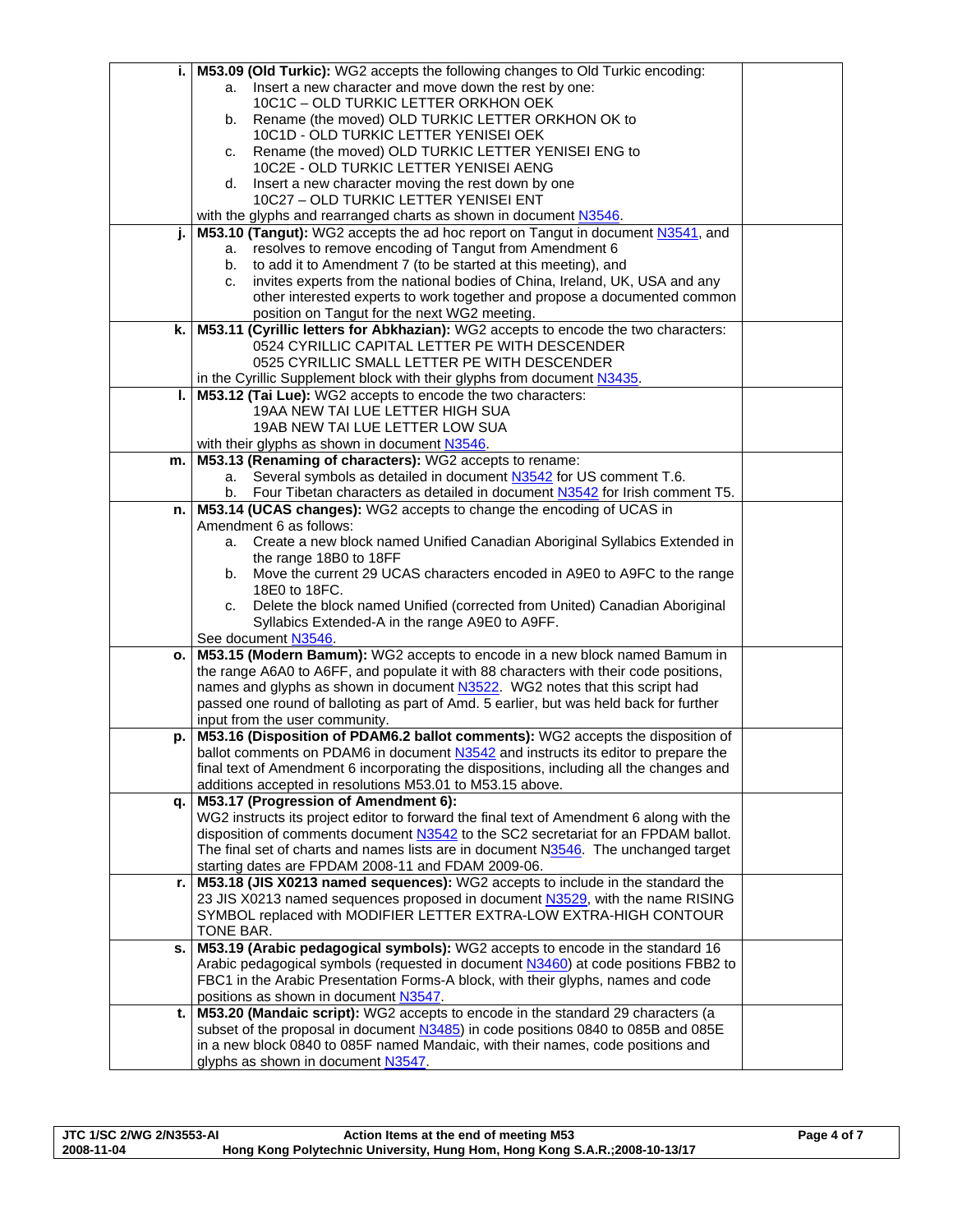|           | $u.$ M53.21 (Batak script):                                                                                                                                         |  |
|-----------|---------------------------------------------------------------------------------------------------------------------------------------------------------------------|--|
|           | WG2 accepts to encode in the standard 58 characters (proposed in document N3320)                                                                                    |  |
|           | in code positions 1BC0 to 1BF3 and 1BFA to 1BFF in a new block 1BC0 to 1BFF                                                                                         |  |
|           | named Batak, with their names, code positions and glyphs as shown in document                                                                                       |  |
|           | N3547.                                                                                                                                                              |  |
| v. I      | M53.22 (Brahmi script): WG2 accepts to encode in the standard 108 characters in                                                                                     |  |
|           | code positions 11000 to 1104D and 11052 to 1106F, in a new block 11000 to 1107F in                                                                                  |  |
|           | the SMP, named Brahmi, with their names, code positions and glyphs as shown in                                                                                      |  |
|           | document N3490.                                                                                                                                                     |  |
| W.        | M53.23 (More UCAS characters): WG2 accepts to encode in the standard 41                                                                                             |  |
|           | characters in code positions 18B0 to 18D1, 18D3 to 18D7, and 18D9 to 18DA in UCAS                                                                                   |  |
|           | Extended block, with their names, code positions and glyphs as shown in document                                                                                    |  |
|           | N3507<br>M53.24 (Miscellaneous character additions): WG2 accepts to encode in the                                                                                   |  |
| x.1       | standard the following:                                                                                                                                             |  |
|           | four characters with their glyphs as shown in document N3481.<br>a.                                                                                                 |  |
|           | A78D LATIN CAPITAL LETTER TURNED H                                                                                                                                  |  |
|           | A78E LATIN SMALL LETTER L WITH RETROFLEX HOOK AND BELT                                                                                                              |  |
|           | 0526 CYRILLIC CAPITAL LETTER SHHA WITH DESCENDER                                                                                                                    |  |
|           | 0527 CYRILLIC SMALL LETTER SHHA WITH DESCENDER                                                                                                                      |  |
|           | two Tifinagh characters with their glyphs as shown in document N3482:<br>b.                                                                                         |  |
|           | 2D70 TIFINAGH SEPARATOR MARK                                                                                                                                        |  |
|           | 2D7F TIFINAGH CONSONANT JOINER                                                                                                                                      |  |
|           | two Malayalam characters with their glyphs as shown in document N3494:<br>C.                                                                                        |  |
|           | 0D29 MALAYALAM LETTER NNNA                                                                                                                                          |  |
|           | 0D3A MALAYALAM LETTER TTTA                                                                                                                                          |  |
|           | six Oriya fractions with their glyphs as shown in document N3471:<br>d.                                                                                             |  |
|           | 0B72 ORIYA FRACTION ONE QUARTER                                                                                                                                     |  |
|           | 0B73 ORIYA FRACTION ONE HALF                                                                                                                                        |  |
|           | 0B74 ORIYA FRACTION THREE QUARTERS                                                                                                                                  |  |
|           | 0B75 ORIYA FRACTION ONE SIXTEENTH                                                                                                                                   |  |
|           | 0B76 ORIYA FRACTION ONE EIGHTH                                                                                                                                      |  |
|           | 0B77 ORIYA FRACTION THREE SIXTEENTHS                                                                                                                                |  |
|           | 3097 HIRAGANA LETTER YE with its glyph as shown in document N3388<br>е.                                                                                             |  |
|           | (relegating KATAKANA LETTER ORIGINAL E for further study).                                                                                                          |  |
| y.        | M53.25 (Amendment 7 - subdivision and PDAM text): WG2 instructs its project                                                                                         |  |
|           | editor and convener to prepare a project sub division proposal (see document N3545)                                                                                 |  |
|           | and PDAM text based on resolutions M53.10 and M53.18 to M53.24 above, and                                                                                           |  |
|           | forward them to the SC2 secretariat for ballot. The proposed start dates for the                                                                                    |  |
|           | progression of this work item are: PDAM 2008-11, FPDAM 2009-06, and FDAM 2009-                                                                                      |  |
|           | 11.                                                                                                                                                                 |  |
| z. I      | M53.28 (Working Draft of next edition): WG2 instructs its project editor to prepare an                                                                              |  |
|           | updated Working Draft for the next edition of the standard by 2009-03, based on<br>documents N3508, N3509 and N3510, reflecting the feedback from this meeting, and |  |
|           | changes resulting from resolutions M53.17 on Amendment 6, M53.25 on Amendment 7                                                                                     |  |
|           | and M53.27 on multiple-column formats for CJK, above. WG2 notes that the scope of                                                                                   |  |
|           | the next edition is extended to include the additions in Amendment 7. The updated                                                                                   |  |
|           | start dates for the next edition of standard are: FCD: 2009-05 and FDIS: 2009-11.                                                                                   |  |
| $AI-53-4$ | IRG Convenor and IRG Editor (Dr. Lu Qin)                                                                                                                            |  |
|           | To take note of and act upon the following items:                                                                                                                   |  |
|           | a.   M53.30 (Access to CJK Ext. B glyphs): The IRG is requested to make the CJK Ext.                                                                                |  |
|           | B glyphs from the current single-column format available from the IRG website to                                                                                    |  |
|           | facilitate their future referencing, after the multiple-column format for CJK Extension B                                                                           |  |
|           | is published.                                                                                                                                                       |  |
| b. I      | M53.31 (IVSs for compatibility ideographs): The IRG, and all national bodies and                                                                                    |  |
|           | liaison organizations, are requested to review and provide feedback on document                                                                                     |  |
|           | N3525 on using IVSs as the solution for representing additional compatibility                                                                                       |  |
|           | ideographs.                                                                                                                                                         |  |
|           | c.   M53.32 (Japanese compatibility ideographs): The IRG, and all national bodies and                                                                               |  |
|           | liaison organizations, are requested to review and provide feedback on the request for                                                                              |  |
|           | additional compatibility ideographs in document N3530 from Japan.                                                                                                   |  |
| AI-53-5   | Ad hoc group on roadmap (Mr. Michael Everson)                                                                                                                       |  |
|           | To take note of and act upon the following items.                                                                                                                   |  |

| JTC 1/SC 2/WG 2/N3553-AI | Action Items at the end of meeting M53                                     | Page 5 of 7 |
|--------------------------|----------------------------------------------------------------------------|-------------|
| 2008-11-04               | Hong Kong Polytechnic University, Hung Hom, Hong Kong S.A.R.;2008-10-13/17 |             |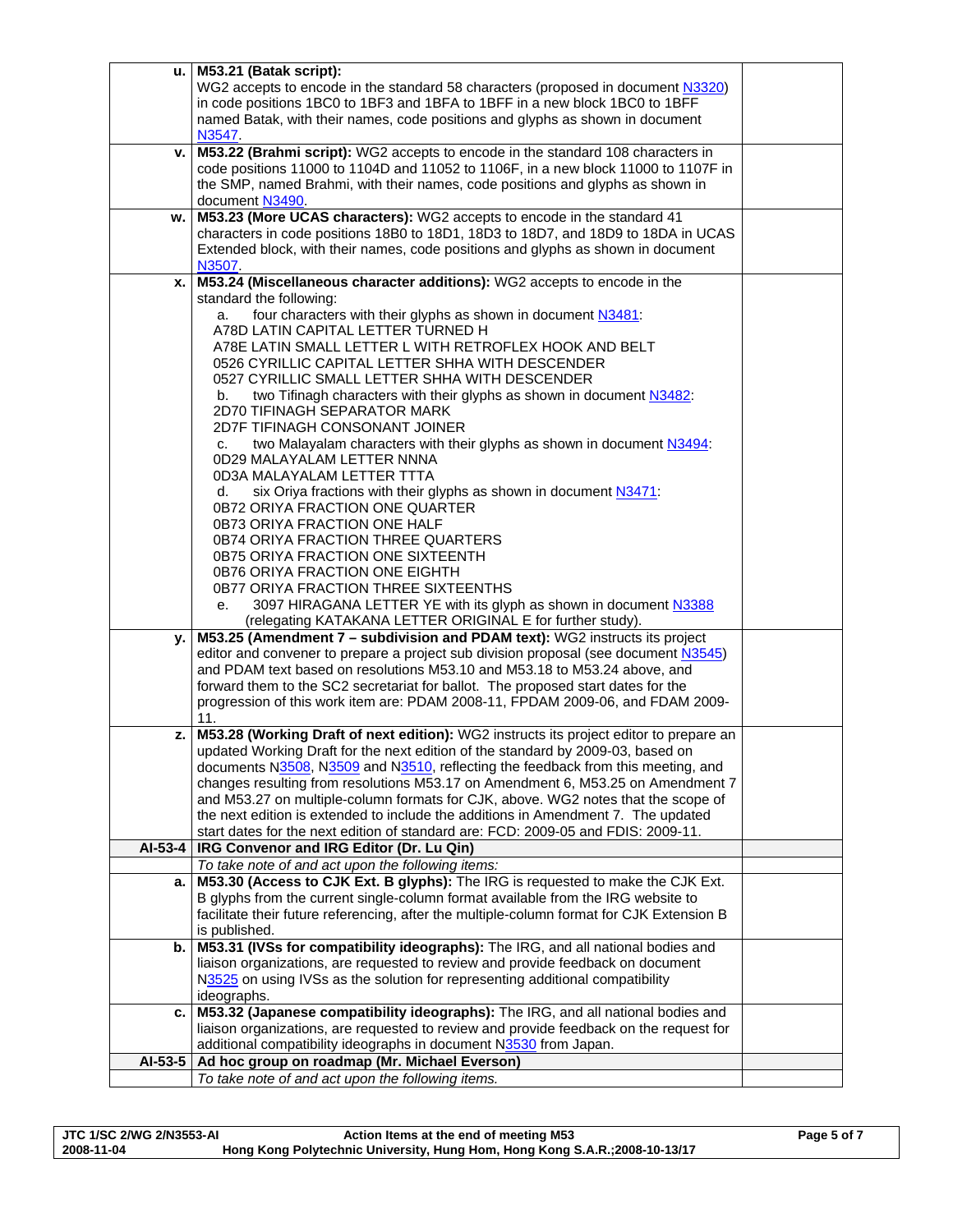|          | a.   M53.29 (Roadmap snapshot): WG2 instructs its convener to post the updated                                                                                             |  |
|----------|----------------------------------------------------------------------------------------------------------------------------------------------------------------------------|--|
|          | snapshot of the roadmaps (in document N3518) to the WG2 web site and                                                                                                       |  |
|          | communicate the same to SC2 secretariat. The roadmap ad hoc is to remove Old                                                                                               |  |
|          | Hanzi, and add Bronze (about 4000) and Small Seal (about 10000) in the Tertiary                                                                                            |  |
|          | Ideographic Plane for the next version of the roadmap.                                                                                                                     |  |
|          | b. To update the roadmaps reflecting changes to block allocations through the various                                                                                      |  |
|          | resolutions at this meeting 53.                                                                                                                                            |  |
| AI-53-6  | Ireland (Mr. Michael Everson)                                                                                                                                              |  |
|          | To take note of and act upon the following items.                                                                                                                          |  |
|          | a. To provide the collation information related to the two Tai Lue characters in resolution                                                                                |  |
|          | M53.12 (Tai Lue): WG2 accepts to encode the two characters:                                                                                                                |  |
|          | 19AA NEW TAI LUE LETTER HIGH SUA                                                                                                                                           |  |
|          | 19AB NEW TAI LUE LETTER LOW SUA                                                                                                                                            |  |
|          | with their glyphs as shown in document N3546.                                                                                                                              |  |
|          | b. With reference to the proposal for four Devanagari characters for Kashmiri in document                                                                                  |  |
|          | N3480, to work with India (Ms. Swaran Lata) to prepare a revised proposal to WG2 by                                                                                        |  |
|          | end of Feb 2009                                                                                                                                                            |  |
| AI-53-7  | India (Ms. Swaran Lata)                                                                                                                                                    |  |
|          | To take note of and act upon the following items.                                                                                                                          |  |
|          | a. With reference to the proposal for four Devanagari characters for Kashmiri in document                                                                                  |  |
|          | N3480, to work with Ireland (Mr. Michael Everson) to prepare a revised proposal to                                                                                         |  |
|          | WG2 by end of Feb 2009.                                                                                                                                                    |  |
| AI-53-8  | China (Mr. Chen Zhuang)                                                                                                                                                    |  |
|          | To take note of and act upon the following items.                                                                                                                          |  |
| a. I     | M53.01 (Nushu script): WG2 resolves to remove the Nushu script currently encoded                                                                                           |  |
|          | in Amendment 6.2 for further study. Chinese national body is invited to provide a<br>revised contribution including considerations for Nushu related comments in the draft |  |
|          | disposition of PDAM 6.2 ballot comments in document N3516.                                                                                                                 |  |
| AI-53-9  | Korea (Republic of) (Prof. Kyongsok Kim)                                                                                                                                   |  |
|          | To take note of and act upon the following items.                                                                                                                          |  |
|          | a. Korea is invited to take note of the feedback in document N3536 and coordinate with                                                                                     |  |
|          | the US national body and the Unicode consortium in addressing the concerns                                                                                                 |  |
|          | expressed therein regarding KS X1026-1 standard.                                                                                                                           |  |
|          | b. With reference to document N3535, Korea (Republic of) is invited to prepare a                                                                                           |  |
|          | contribution identifying the changes needed for 10646 or Unicode or both to remove                                                                                         |  |
|          | any differences in the encoding of Jamos between the two standards by end of 2008.                                                                                         |  |
|          | National bodies and liaison organizations are invited to feedback on that document by                                                                                      |  |
|          | end of Feb 2009.                                                                                                                                                           |  |
| AI-53-10 | <b>USA (Ms. Deborah Anderson)</b>                                                                                                                                          |  |
|          | To take note of and act upon the following items.                                                                                                                          |  |
| а.       | Korea is invited to take note of the feedback in document N3536 and coordinate with                                                                                        |  |
|          | the US national body and the Unicode consortium in addressing the concerns                                                                                                 |  |
|          | expressed therein regarding KS X1026-1 standard.                                                                                                                           |  |
| AI-53-11 | All national bodies and liaison organizations                                                                                                                              |  |
|          | To take note of and act upon the following items.                                                                                                                          |  |
| a.       | M53.10 (Tangut): WG2 accepts the ad hoc report on Tangut in document N3541, and                                                                                            |  |
|          | resolves to remove encoding of Tangut from Amendment 6<br>a.                                                                                                               |  |
|          | to add it to Amendment 7 (to be started at this meeting), and<br>b.                                                                                                        |  |
|          | invites experts from the national bodies of China, Ireland, UK, USA and any<br>c.                                                                                          |  |
|          | other interested experts to work together and propose a documented common                                                                                                  |  |
|          | position on Tangut for the next WG2 meeting.<br>b.   M53.26 (Co-location of chart and nameslist): In response to comment E.2 from                                          |  |
|          | Japan (see document N3542) WG2 asserts that the project editor has the choice of                                                                                           |  |
|          | formatting a code chart and its associated nameslist on the same page where it is                                                                                          |  |
|          | considered to be space-saving and convenient.                                                                                                                              |  |
|          | c.   M53.27 (Multiple-column formats for CJK in next edition): WG2 notes that the                                                                                          |  |
|          | production of multiple-column format for CJK charts is dependent on timely availability                                                                                    |  |
|          | of the requisite fonts from IRG member bodies. WG2 also takes note of a similar                                                                                            |  |
|          | dependency on availability of fonts for the Unicode standard described in document                                                                                         |  |
|          | N3524. IRG member bodies are requested to send the requisite fonts for non-CJK                                                                                             |  |
|          | Extension B charts before 2008-12-31 and for CJK Extension B charts before 2009-10-                                                                                        |  |
|          | 15, to the project editor. The IRG convener is instructed to seek the cooperation of the                                                                                   |  |
|          | IRG member bodies to meet the above dates.                                                                                                                                 |  |
|          |                                                                                                                                                                            |  |

| <b>JTC 1/SC 2/WG 2/N3553-AI</b> | Action Items at the end of meeting M53                                     | Page 6 of 7 |
|---------------------------------|----------------------------------------------------------------------------|-------------|
| 2008-11-04                      | Hong Kong Polytechnic University, Hung Hom, Hong Kong S.A.R.;2008-10-13/17 |             |